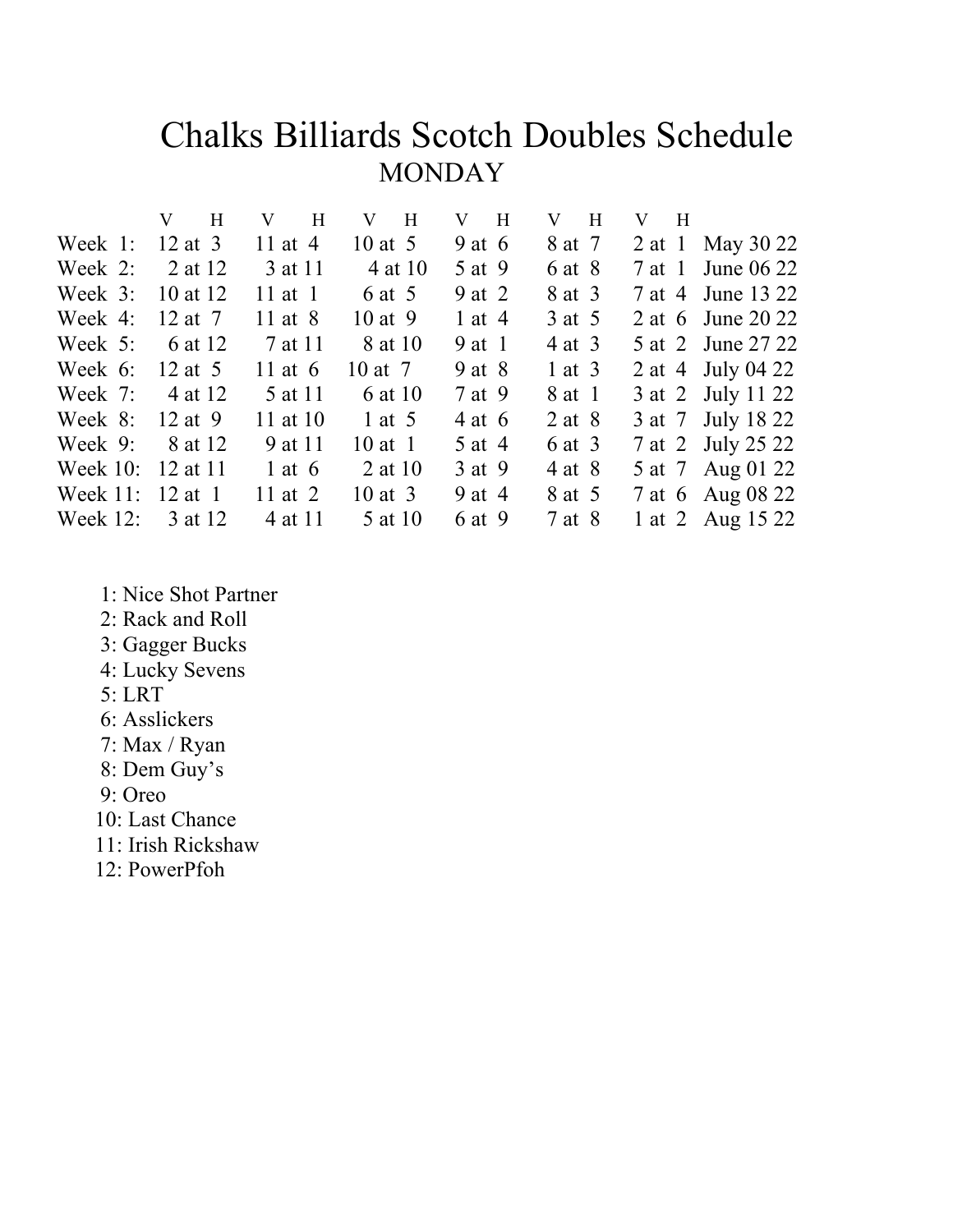# **IN HOUSE POOL LEAGUE CHALKS**

**Official Standings as of:Monday, June 27, 2022**

#### **Monday**

| Team                     | <b>Total Points Total Score</b> |     |
|--------------------------|---------------------------------|-----|
| My Partner is the Best   | 14                              | 512 |
| Last Chance              | 14                              | 493 |
| Asslickers               | 12                              | 515 |
| Dem Guy's                | 11                              | 481 |
| <b>Lucky Sevens</b>      | 10                              | 452 |
| Gagger Bucks             | 8                               | 463 |
| <b>LRT</b>               | 7                               | 420 |
| Oreo                     | 6                               | 395 |
| <b>Nice Shot Partner</b> | 5                               | 420 |
| PowerPfoh                | 5                               | 411 |
| <b>Irish Rickshaw</b>    | 3                               | 378 |
| Rack and Roll            |                                 | 372 |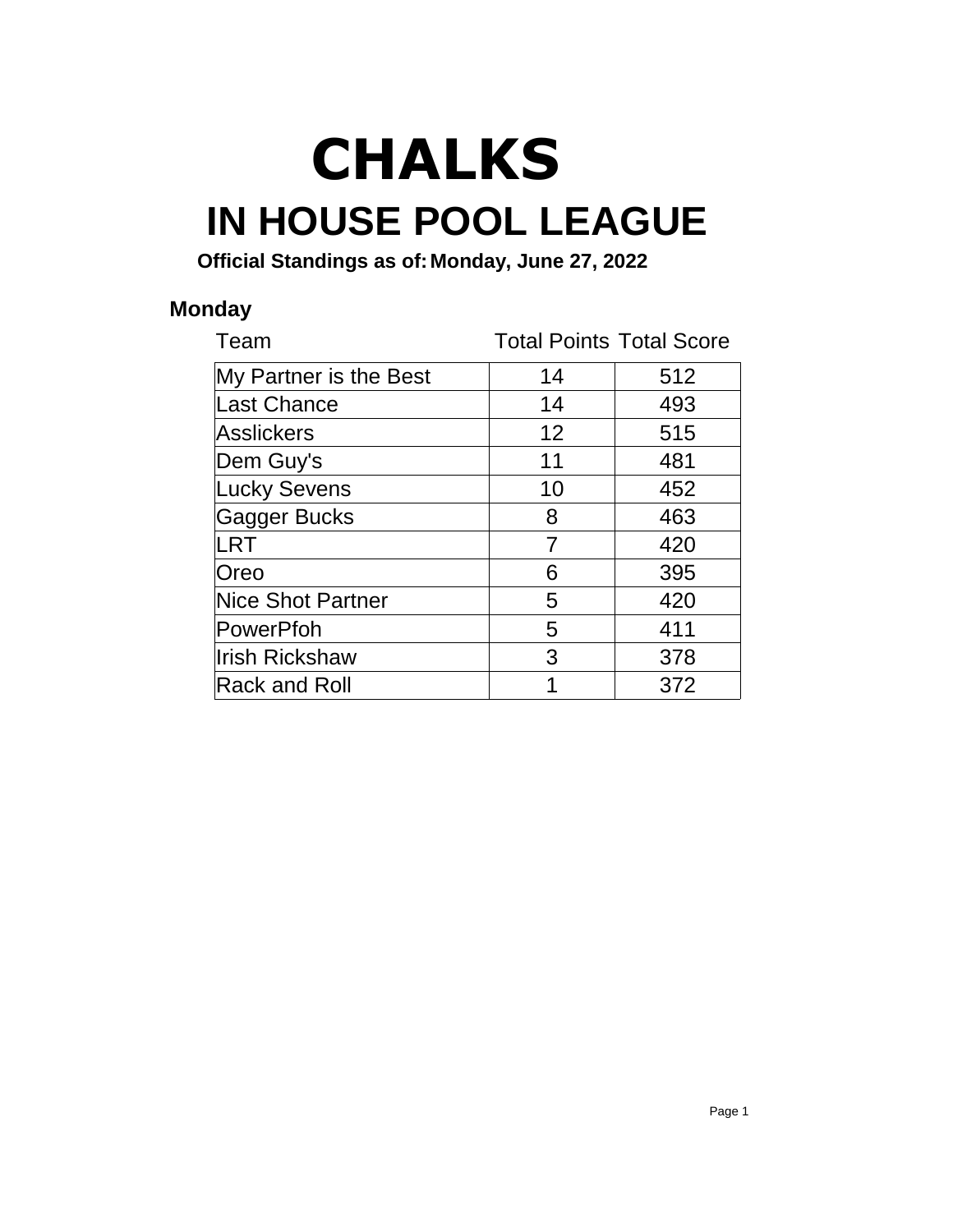## *CHALKS IN HOUSE MONDAY*

| <b>Asslickers</b>             |                   |     |     |
|-------------------------------|-------------------|-----|-----|
| Player                        | Rounds            | Avg | Won |
| Chris / Tim                   | 60                | 8.6 | 42  |
|                               | <b>Summaries:</b> | 8.6 | 42  |
| Dem Guy's                     |                   |     |     |
| Player                        | Rounds            | Avg | Won |
| Al / Leonard                  | 60                | 8.0 | 35  |
|                               | <b>Summaries:</b> | 8.0 | 35  |
| <b>Gagger Bucks</b>           |                   |     |     |
| Player                        | Rounds            | Avg | Won |
| Jason / Glenn                 | 60                | 7.7 | 30  |
|                               | <b>Summaries:</b> | 7.7 | 30  |
| <b>Irish Rickshaw</b>         |                   |     |     |
| Player                        | Rounds            | Avg | Won |
| Rick / Dave                   | 60                | 6.3 | 17  |
|                               | <b>Summaries:</b> | 6.3 | 17  |
| <b>Last Chance</b>            |                   |     |     |
| Player                        | Rounds            | Avg | Won |
| Bruce / Al                    | 60                | 8.2 | 40  |
|                               | <b>Summaries:</b> | 8.2 | 40  |
| <b>LRT</b>                    |                   |     |     |
| Player                        | Rounds            | Avg | Won |
| Cam / Tyler                   | 60                | 7.0 | 29  |
|                               | <b>Summaries:</b> | 7.0 | 29  |
| <b>Lucky Sevens</b>           |                   |     |     |
| Player                        | Rounds            | Avg | Won |
| Gary / Rob                    | 60                | 7.5 | 33  |
|                               | Summaries:        | 7.5 | 33  |
| <b>My Partner is the Best</b> |                   |     |     |
| Player                        | Rounds            | Avg | Won |
| Max / Ryan                    | 60                | 8.5 | 40  |
|                               | <b>Summaries:</b> | 8.5 | 40  |